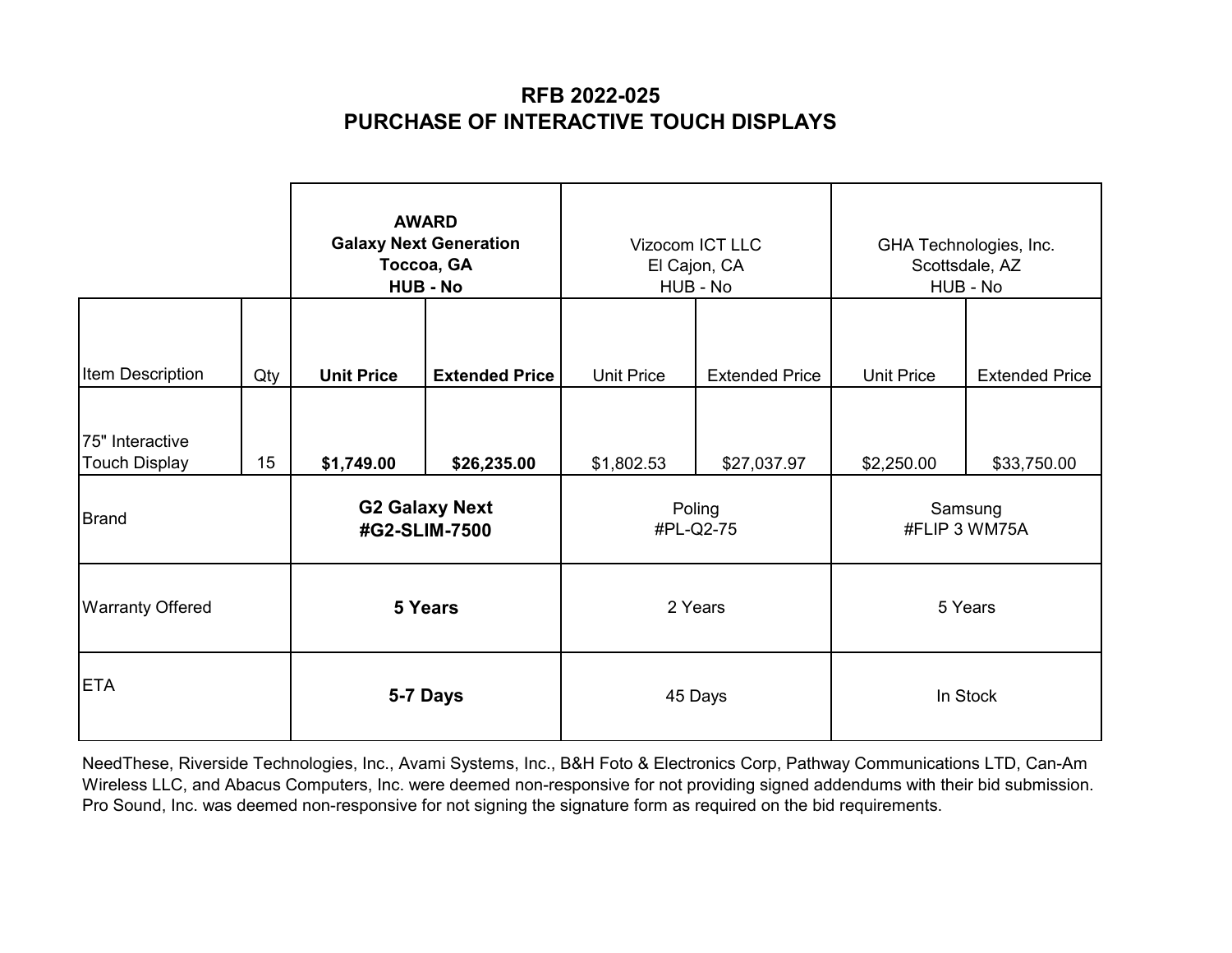|                                         |     | Signs PQ LLC<br>Flower Mound, TX<br>HUB - Yes |                       | Visual AV LLC<br>Sugar Land, TX<br>HUB - Yes |                       | <b>GTS Technology</b><br>Solutions, Inc.<br>Austin, TX<br>HUB - Yes |                       |  |
|-----------------------------------------|-----|-----------------------------------------------|-----------------------|----------------------------------------------|-----------------------|---------------------------------------------------------------------|-----------------------|--|
| Item Description                        | Qty | <b>Unit Price</b>                             | <b>Extended Price</b> | <b>Unit Price</b>                            | <b>Extended Price</b> | <b>Unit Price</b>                                                   | <b>Extended Price</b> |  |
| 75" Interactive<br><b>Touch Display</b> | 15  | \$2,399.00                                    | \$35,985.00           | \$2,410.00                                   | \$36,150.00           | \$2,530.00                                                          | \$37,950.00           |  |
| <b>Brand</b>                            |     | V7<br>#IFP7502-V7                             |                       | i3 Technologies<br>#i3 Touch ES 75           |                       | BenQ<br>#RP7502                                                     |                       |  |
| <b>Warranty Offered</b>                 |     | 3 Years                                       |                       | 7 Years                                      |                       | 5 Years                                                             |                       |  |
| <b>ETA</b>                              |     |                                               | 15-20 Days            |                                              | <b>TBD</b>            |                                                                     | 2-4 Weeks             |  |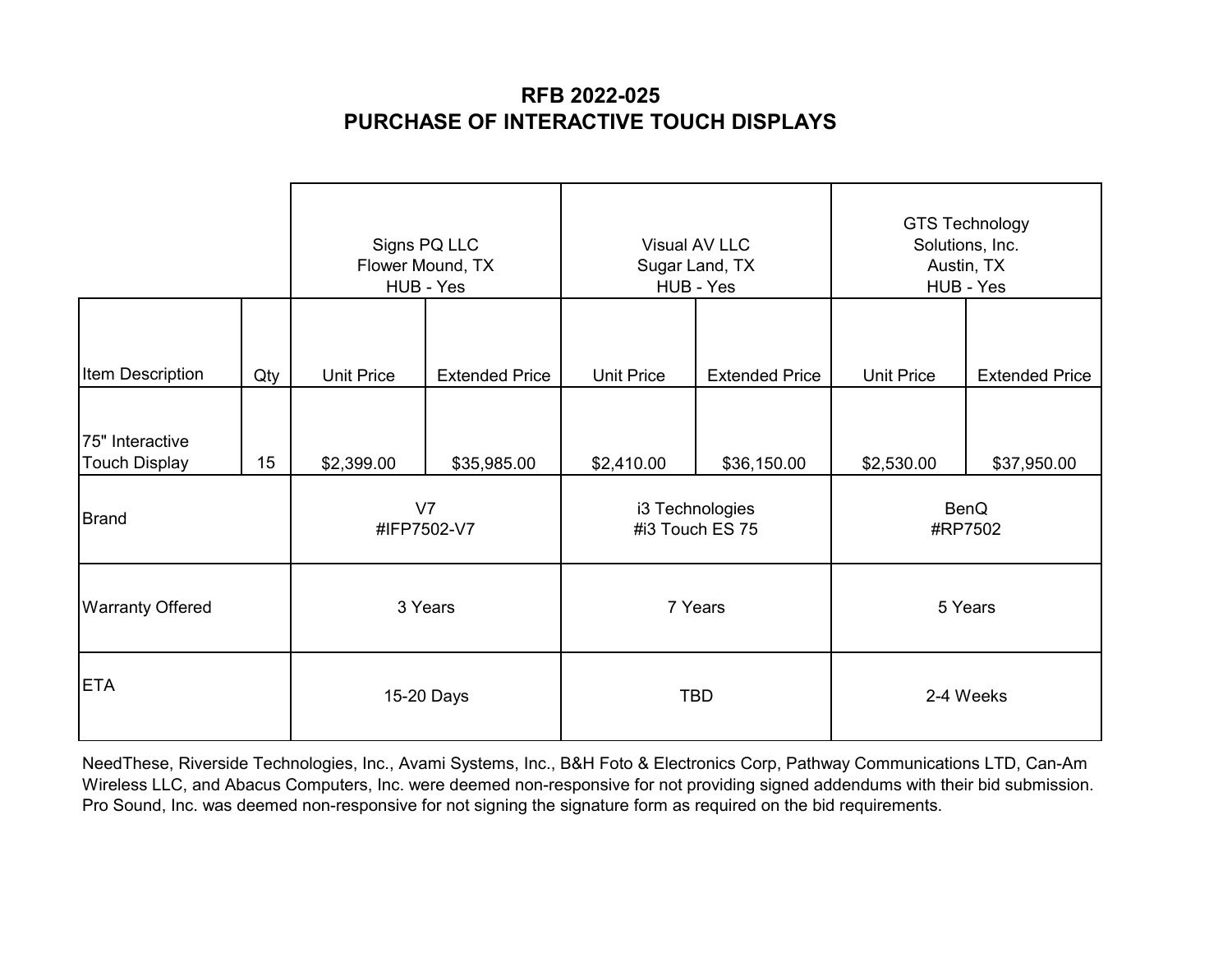|                                         |     | MCA Communications, Inc.<br>Houston, TX<br>HUB - Yes |                       | Sufian Munir Inc. dba<br><b>Clary Business Machines</b><br>San Diego, CA<br>HUB - No |                       | EPS Logix, Inc.<br>Dallas, TX<br>HUB - Yes |                       |
|-----------------------------------------|-----|------------------------------------------------------|-----------------------|--------------------------------------------------------------------------------------|-----------------------|--------------------------------------------|-----------------------|
| Item Description                        | Qty | <b>Unit Price</b>                                    | <b>Extended Price</b> | <b>Unit Price</b>                                                                    | <b>Extended Price</b> | <b>Unit Price</b>                          | <b>Extended Price</b> |
| 75" Interactive<br><b>Touch Display</b> | 15  | \$2,627.75                                           | \$39,416.25           | \$2,895.00                                                                           | \$43,425.00           | \$3,020.00                                 | \$45,300.00           |
| <b>Brand</b>                            |     | Promethean<br>#AP7-B75-NA-1                          |                       | OneScreen<br>#T6-75"                                                                 |                       | <b>NEC</b><br>#CB751Q                      |                       |
| <b>Warranty Offered</b>                 |     | 5 Years                                              |                       | 3 Years                                                                              |                       | 3 Years                                    |                       |
| <b>ETA</b>                              |     |                                                      | <b>TBD</b>            | 15 Days                                                                              |                       | 15-20 Days                                 |                       |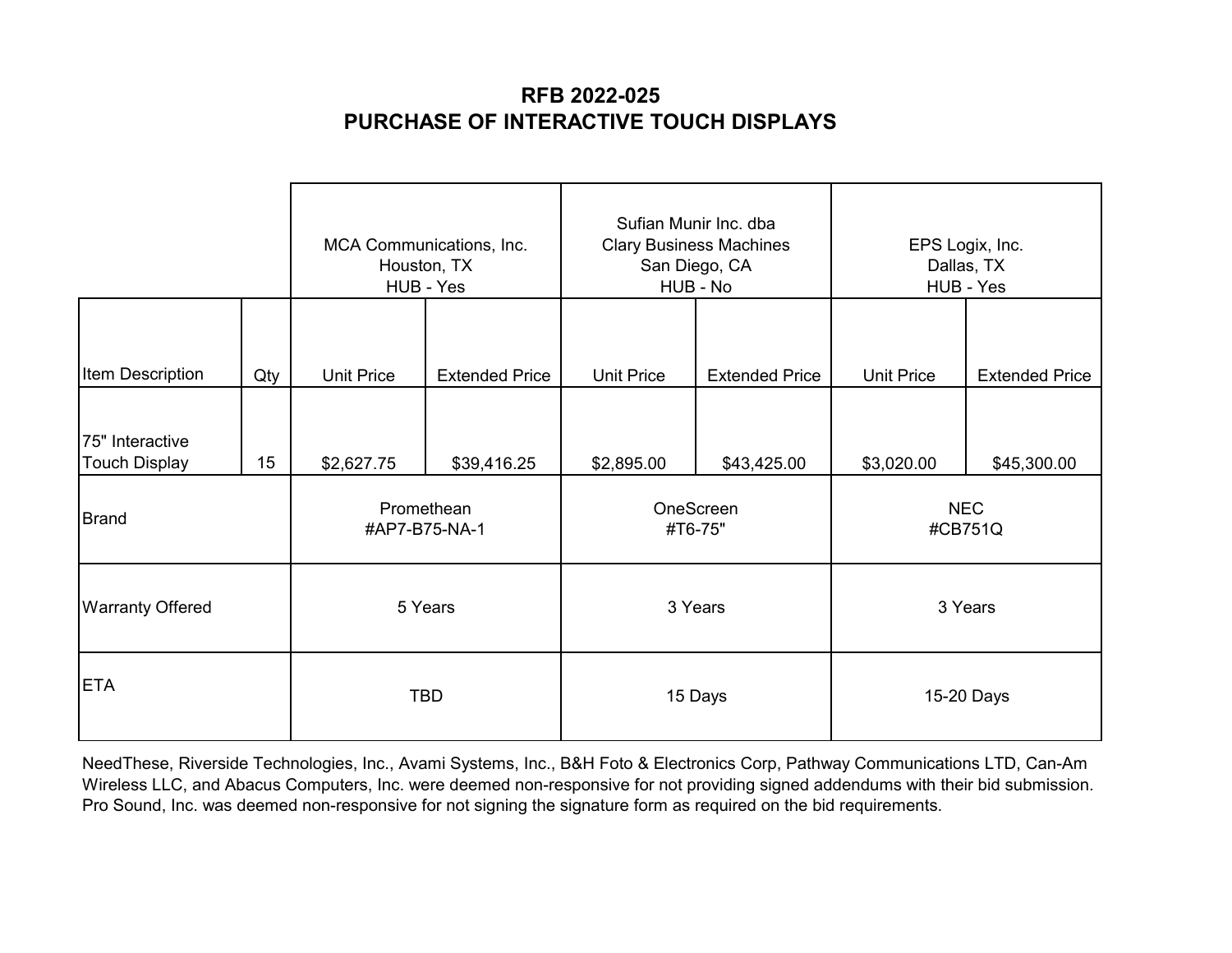|                                         |     | <b>Howard Technology Solutions</b><br>Ellisville, MS<br>HUB - No |                       | <b>Dentek Systems</b><br>Richardson, TX<br>HUB - Yes |                       | 3-C Technology, LLC<br>Lancaster, TX<br>HUB - Yes |                       |
|-----------------------------------------|-----|------------------------------------------------------------------|-----------------------|------------------------------------------------------|-----------------------|---------------------------------------------------|-----------------------|
| Item Description                        | Qty | <b>Unit Price</b>                                                | <b>Extended Price</b> | <b>Unit Price</b>                                    | <b>Extended Price</b> | <b>Unit Price</b>                                 | <b>Extended Price</b> |
| 75" Interactive<br><b>Touch Display</b> | 15  | \$3,464.00                                                       | \$51,960.00           | \$3,605.00                                           | \$54,750.00           | \$3,764.32                                        | \$56,464.80           |
| <b>Brand</b>                            |     | ViewSonic<br>#IFP7550                                            |                       | Newline<br>#IP75                                     |                       | ViewSonic<br>#ViewBoard                           |                       |
| <b>Warranty Offered</b>                 |     | 3 Years                                                          |                       | 3 Years                                              |                       | 3 Years                                           |                       |
| <b>ETA</b>                              |     | 14-21 Days                                                       |                       | 7-14 Days                                            |                       | 12-15 Days                                        |                       |